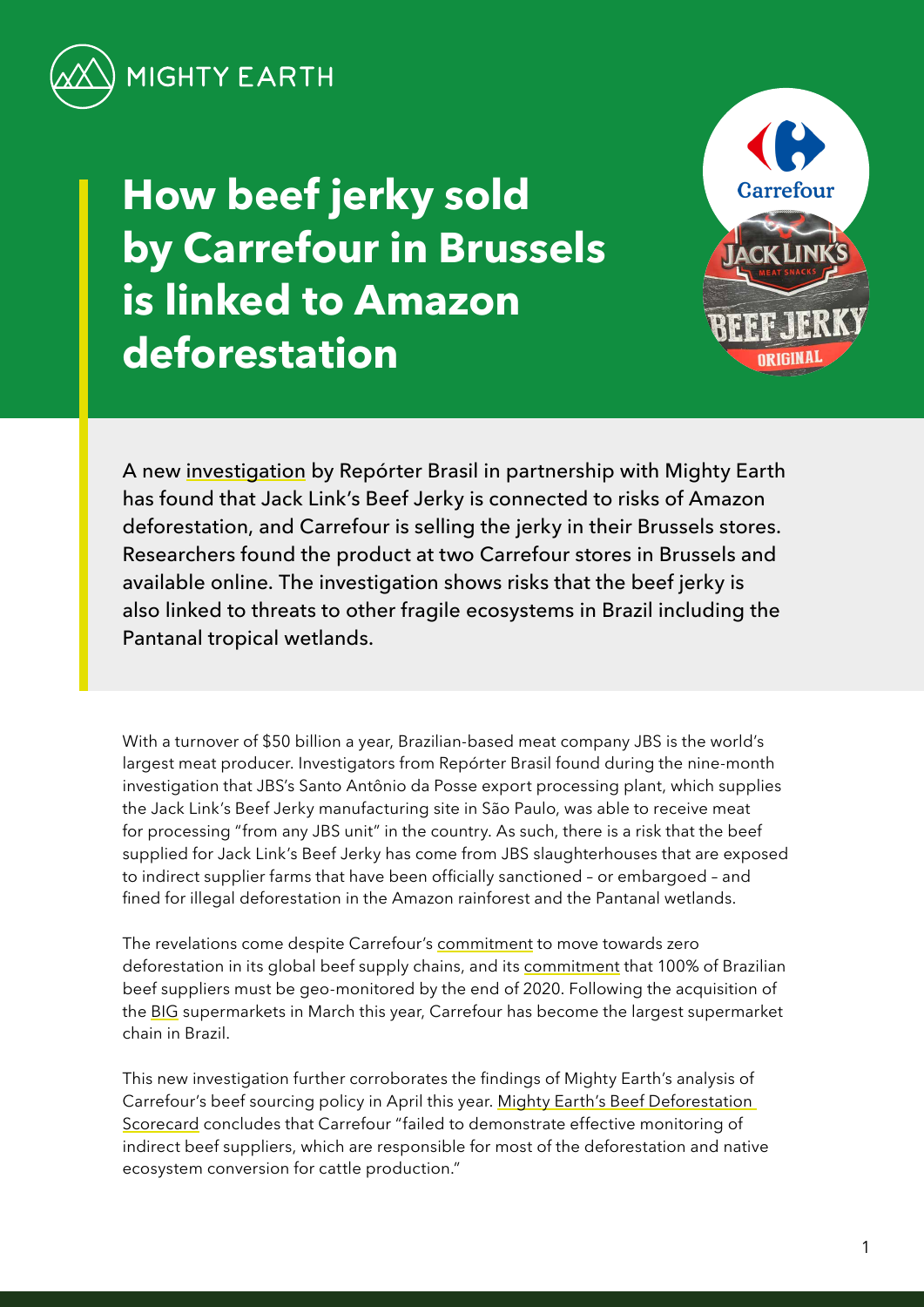The new research follows [persistent](https://www.greenpeace.org/usa/wp-content/uploads/legacy/Global/usa/planet3/PDFs/slaughtering-the-amazon-part-1.pdf) [reports](https://www.greenpeace.org.uk/wp-content/uploads/2020/08/Greenpeace_StillSlaughtering_Spreads.pdf) since 2009 of alleged deforestation linked to Brazilian meat giant [JBS](https://www.thebureauinvestigates.com/stories/2021-07-31/reign-of-fire-blazes-surge-on-protected-amazon-land-under-bolsonaro) – through multiple [news](https://www.globalwitness.org/en/campaigns/forests/beef-banks-and-brazilian-amazon/) [reports,](https://www.independent.co.uk/climate-change/news/tesco-meat-jbs-amazon-deforestation-b1888545.html) [exposés,](https://www.earthsight.org.uk/news/idm/brazil-corned-beef-jbs-uk-supermarkets-deforestation-amazon) and [investigations,](https://www.greenpeace.org/static/planet4-international-stateless/2021/03/77f3941a-0988_gp_pan_mincemeat_v9.95_mixedres.pdf) as well as Mighty Earth's own corporate [audits](https://stories.mightyearth.org/2021-beef-deforestation-scorecard/) and [beef supply chain monitoring](https://www.mightyearth.org/soy-and-cattle-tracker/). Other key supermarket chains have dropped JBS as a supplier after [allegations](https://www.theguardian.com/global-development/2017/jun/06/waitrose-pulls-its-corned-beef-off-shelves-after-guardian-reveals-alleged-slavery-links-brazil) of modern slavery and deforestation, linked to exports of its meat products.

The recurrence of such [serious allegations](https://www.greenpeace.org.uk/wp-content/uploads/2020/08/Greenpeace_StillSlaughtering_Spreads.pdf) points to a systemic failure by JBS to address deforestation in its Brazilian beef supply chain effectively, and the need for enhanced regulatory and decisive commercial action by supermarkets and other consumer-facing companies – such as the immediate suspension of suppliers.

## **BEEF DRIVING FOREST DESTRUCTION IN BRAZIL**

The production of beef in Brazil is a major [driver](https://www.pnas.org/content/117/50/31770) of deforestation in the Amazon and other threatened habitats like the Pantanal tropical wetlands in Brazil's midwest. Brazil is the world's [largest](http://resources.trase.earth/documents/zuErmgassen-et-al._2020_PNAS.pdf) beef exporter, exporting two million tonnes of beef each year.

Scientists [estimate](http://resources.trase.earth/documents/zuErmgassen-et-al._2020_PNAS.pdf) two-thirds of cleared land in the Amazon and Cerrado woody savannah have been converted to cattle pastures and [57 million hectares](https://mapbiomas-br-site.s3.amazonaws.com/Infograficos/Cole%C3%A7%C3%A3o6/MBI-Infografico-6.0-PTBR-amazonia.jpg) of the Brazilian Amazon is now under cattle ranching, an area 18 times larger than all of Belgium. The less well-known Pantanal wetlands are also [increasingly](https://www.nytimes.com/interactive/2020/10/13/climate/pantanal-brazil-fires.html) threatened by cattle expansion. Brazil [exported](https://comtrade.un.org/) \$18 million dollars' worth of processed beef products – including beef jerky – to Belgium last year.

JBS is now the second-largest food company in the world and the world's largest producer of beef – slaughtering almost [35,000](https://api.mziq.com/mzfilemanager/v2/d/043a77e1-0127-4502-bc5b-21427b991b22/538783c9-1d5e-953e-ba35-28f17db11226?origin=2) cattle a day in Brazil alone. In 2017, about a third of JBS's beef exports from Brazil were [assessed](https://www.greenpeace.org.uk/wp-content/uploads/2020/08/Greenpeace_StillSlaughtering_Spreads.pdf) to have come from the Amazon. Despite the recurrent deforestation risks, JBS's global meat exports are booming. JBS saw an increase in trade volume from Brazil of 40% between 2017 and 2019, and JBS was [responsible](https://www.greenpeace.org.uk/wp-content/uploads/2020/08/Greenpeace_StillSlaughtering_Spreads.pdf) for about a third of Brazil's beef exports in 2019.

JBS produces processed meats, mainly in the state of São Paulo in southern Brazil, the country's largest industrial hub and far from the main agricultural frontiers in the Amazon, Cerrado, and the Pantanal. Beef jerky is produced by JBS in Lins and at Santo Antônio da Posse manufacturing and meatpacking plant in São Paulo. There, JBS maintains a joint venture with US-based multinational Jack Link's, one of the largest global brands for beef jerky.

The long distances separating these factories from the main deforestation frontiers do not guarantee that their supply chains are free from the problem. First, because meat processing units can use raw material from other JBS slaughter plants across the country. And second, because even when meat is slaughtered locally, the animals may have been transferred from farms linked to environmental crimes at some point in their lives.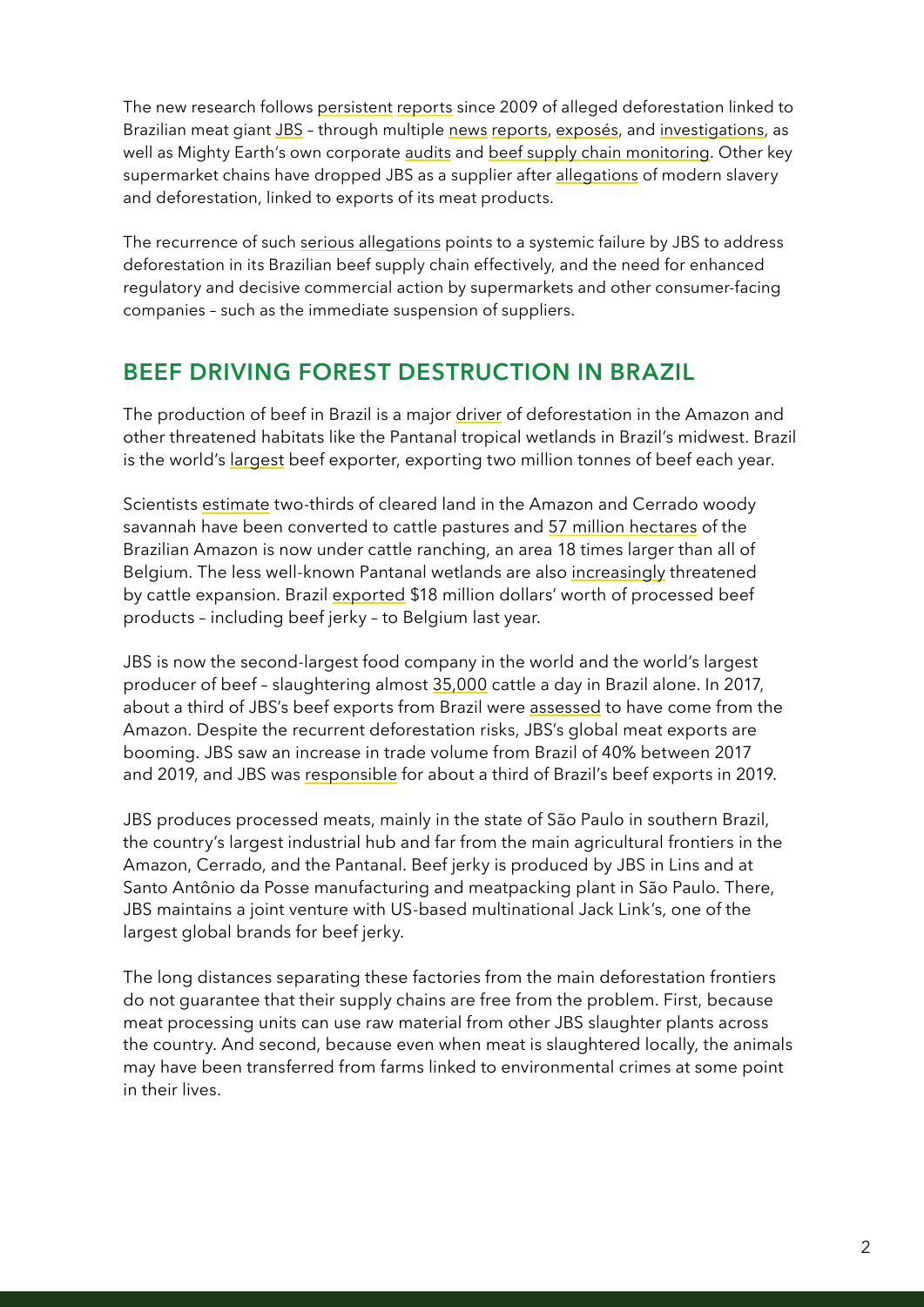## **LINKS TO AMAZON DEFORESTATION**

The new investigation found that JBS's processing plant at Lins in São Paulo was supplied cattle from local farms, but these farms had received animals for fattening from an Amazon region over 2,000 km away. The sales included cattle from farmers officially under sanction – or embargoed – and fined for illegal deforestation in the Amazon and the Pantanal.

There's a risk that beef from JBS's Lins processing plant could be supplied to JBS's nearby Santo Antônio da Posse manufacturing plant. The same plant which produced the Jack Link's beef jerky found at two Carrefour stores in Brussels earlier this year.

The recent investigation by Repórter Brasil found that Santa Lúcia Farm near São Paulo supplied cattle to the JBS slaughterhouse in Lins, São Paulo, between 2019 and 2021. Santa Lúcia Farm had purchased cattle for fattening from **Estância Painera**, a farm in the Amazon officially charged with illegal deforestation. Estância Painera covers an area of 392 hectares in Altamira in Pará state, in the heart of one of the Amazon regions most affected by deforestation. According to Pará state public records, deforestation has been recorded at Estância Painera since 2008, and was also identified with failing to maintain Legal Reserve and Permanent Protection areas.



Indirect supplier **Estância Painera**, a 392-hectare ranch in Altamira in Pará state in the Amazon. Deforestation was recorded at Estância Painera since 2008. The farm supplies JBS direct supplier Santa Lúcia Farm at Espírito Santo do Turvo near São Paulo which risks supplying JBS's Santo Antônio da Posse manufacturing plant in São Paulo – which exports Jack Link's Beef Jerky to Carrefour in Belgium. Image taken June 2020.

The owner of Estância Painera, Carlos Antônio Nunes, also owns another much larger property in Altamira, the 2,200-hectare **Bonanzza Farm**. Since 2013, 330 hectares have been under interdiction and embargoed by the Brazilian Ministry of Environment's [IBAMA](http://www.abc.gov.br/training/informacoes/InstituicaoIBAMA_en.aspx) anti-deforestation authority for illegal deforestation of Amazon forest. Nunes was fined 1.6 million Brazilian real (€251,000) for environmental crime in 2013.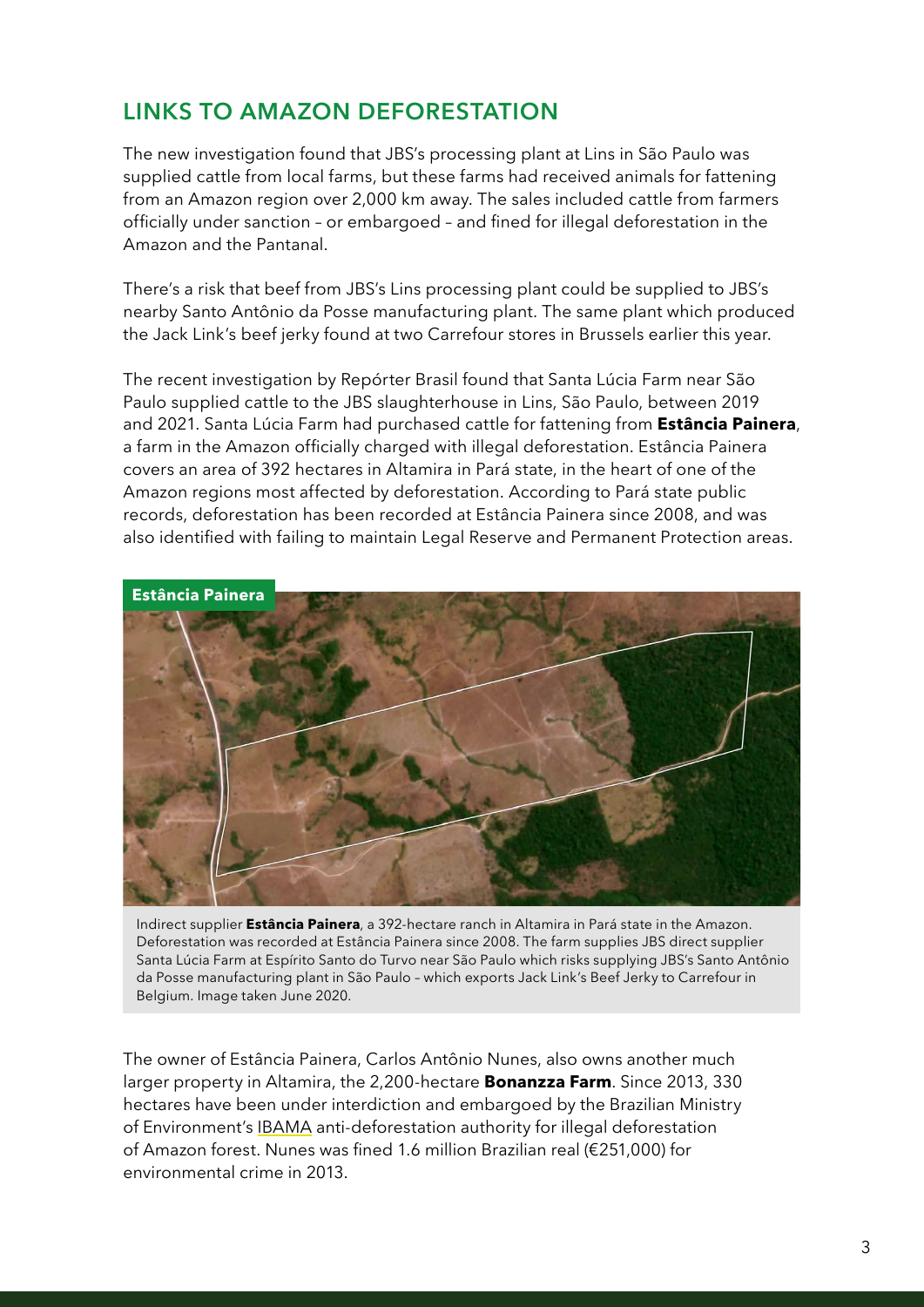

Indirect supplier **Bonanzza Farm**, at Altamira in Pará state in the Amazon was interdicted and fined for illegal deforestation of 330 ha in 2013. Over 500 calves were sent from Bonanzza Farm for fattening to nearby Estância Painera in Altamira. Satellite image taken June 2020.

Repórter Brasil has found that between 2019 and 2020 alone the Bonanzza Farm sent more than 500 cattle to be fattened at Estância Painera. There is a risk that cattle purchased from Estância Painera by third parties, such as JBS, come from the pastures of the Bonanzza Farm, which has been interdicted, fined, and officially embargoed by IBAMA for illegal deforestation.

## **LINKS TO DEFORESTATION IN THE PANTANAL WETLANDS**

The risk of deforestation linked to livestock purchases via indirect suppliers is not restricted to the Amazon; it also affects other key natural habitats impacted by environmental devastation. This is the case of the Pantanal wetlands in central Brazil. In 2020 the strongest fires in decades were experienced in the Pantanal, with pasture clearing one of the main drivers of the flames. As the Santo Antônio da Posse processing plant in São Paulo (which supplies Jack Link's) can receive meat "from any JBS unit" in the country, there is a genuine risk that it is processing deforestation-linked beef from the JBS slaughterhouse in Campo Grande in Mato Grosso do Sul state in south-central Brazil.

Repórter Brasil found that the direct supplier Pica Pau Farm located in Rio Negro in Mato Grosso do Sul, has regularly supplied JBS at Campo Grande over the last two years. The owner of Pica Pau farm, Osvaldo Firmino de Souza, purchased cattle for fattening from another indirect supplier farm in the Pantanal which have been officially sanctioned for illegal deforestation. In December 2018 the Brazilian federal environment agency IBAMA found illegal deforestation of 181 hectares of Pantanal land at **Santa Therezinha do Piquiri Farms I, II and III**. The owner was fined for the crime and the illegally deforested area of the farm was indicted – or embargoed – by the IBAMA anti-deforestation environment agency. Repórter Brasil found that even after the crime and interdiction, animals from Santa Therezinha do Piquiri Farms continued to be sent for fattening to Pica Pau Farm in Rio Negro – JBS's direct supplier.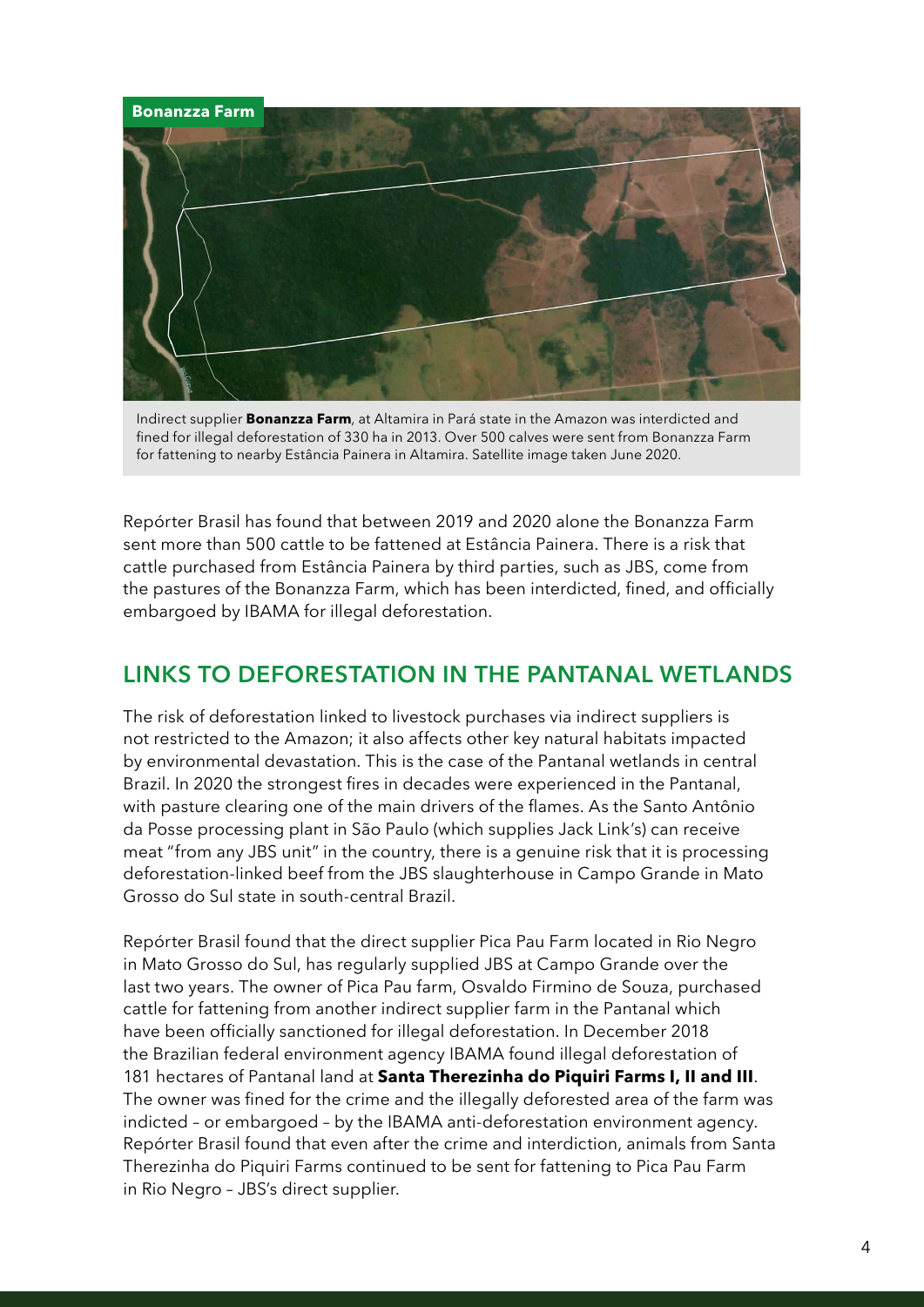

Indirect supplier **Santa Therezinha do Piquiri Farms I, II and III** in Corumbá in the Pantanal was interdicted and fined for illegal deforestation of 181 hectares in 2018. Santa Therezinha do Piquiri Farm I, II, III farm supplies cattle for fattening to JBS direct supplier Pica Pau Farm in Rio Negro, which supply key JBS slaughterhouses – which risk exporting Jack Link's Beef Jerky to Carrefour in Belgium. Image taken June 2020.

Repórter Brasil found a similar situation at another supplier of the same JBS slaughterhouse in Campo Grande. Rancher Hélio de Lima is the owner of the **Tereré Farm**, a 40,000-hectare estate in Porto Murtinho in Mato Grosso do Sul, where IBAMA interdicted 2,300 hectares in 2014 which had been illegally deforested. Records show the same crime had been found there four years earlier. The Tereré Farm specialises in breeding calves, which are later sent for rearing and fattening on other properties belonging to the farmer Hélio de Lima, from where the animals are sent for slaughter. They include the Monza Farm in Campo Grande and the Morro Grande Farm in Terenos, which are both JBS direct suppliers. Again, deforestation-linked beef supplies from these two farms could be supplied to the JBS export processing plant at Santo Antônio da Posse in São Paulo – which in turn supplies the Jack Link's Beef Jerky found at Carrefour Belgium.



Indirect supplier **Tereré Farm**, a 40,000-ha estate in Porto Murtinha in Mato Grosso do Sul had 2,300-ha interdicted for illegal deforestation by IBAMA in 2014. Calves sent from Tereré to other farms, including Monza Farm in Campo Grande and Morro Grande Farm in Terenos, both supply JBS's Campo Grande slaughterhouse – which risks supplying JBS's Santo Antônio da Posse plant which supplied Jack Link's Beef Jerky to Carrefour in Belgium. Image taken June 2020.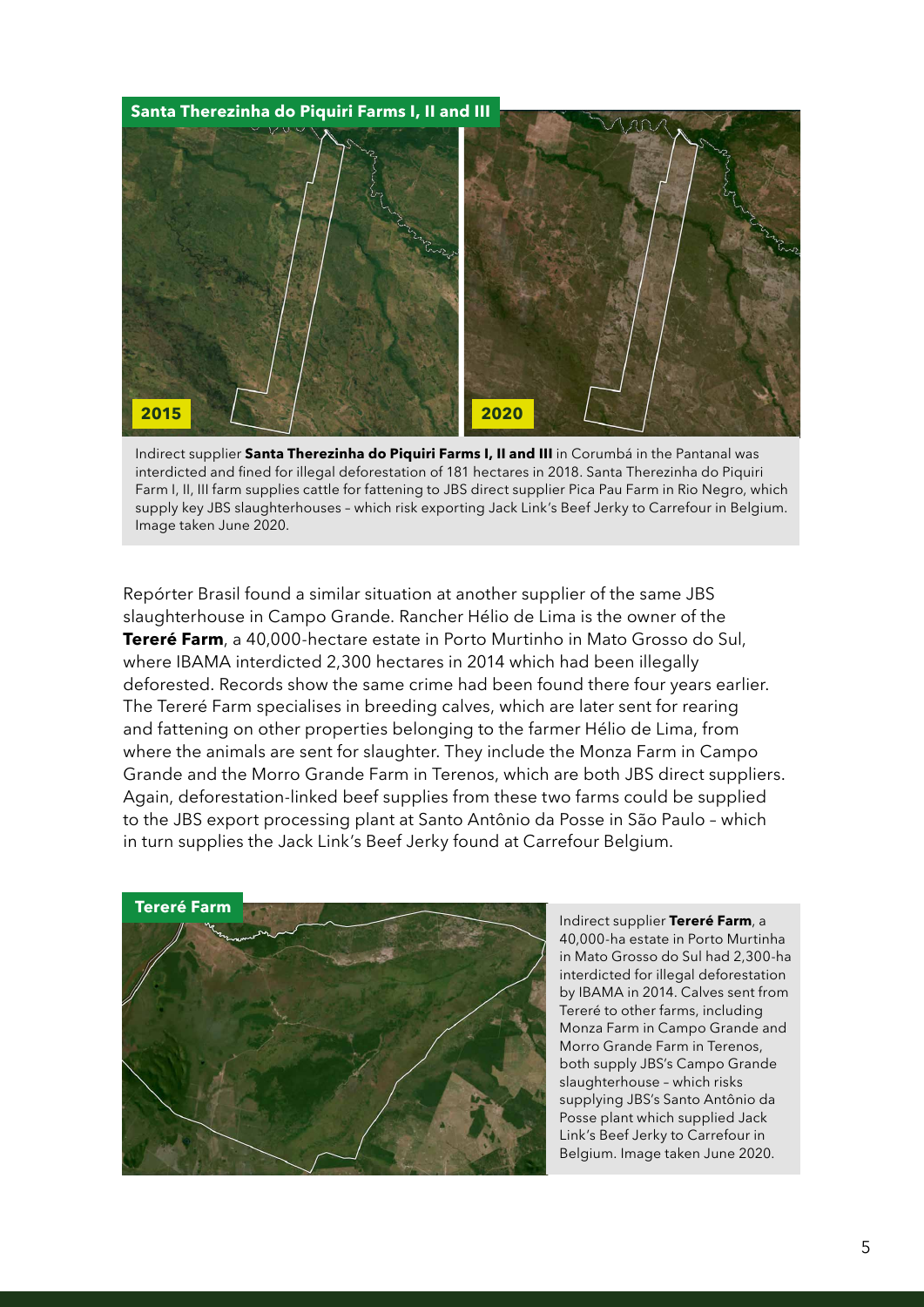# **LINKS BETWEEN AMAZON DEFORESTATION AND CARREFOUR STORES IN BRUSSELS**



 $\rightarrow$  Risks supplying to

JBS processing plant

5 Santo Antônio da Posse

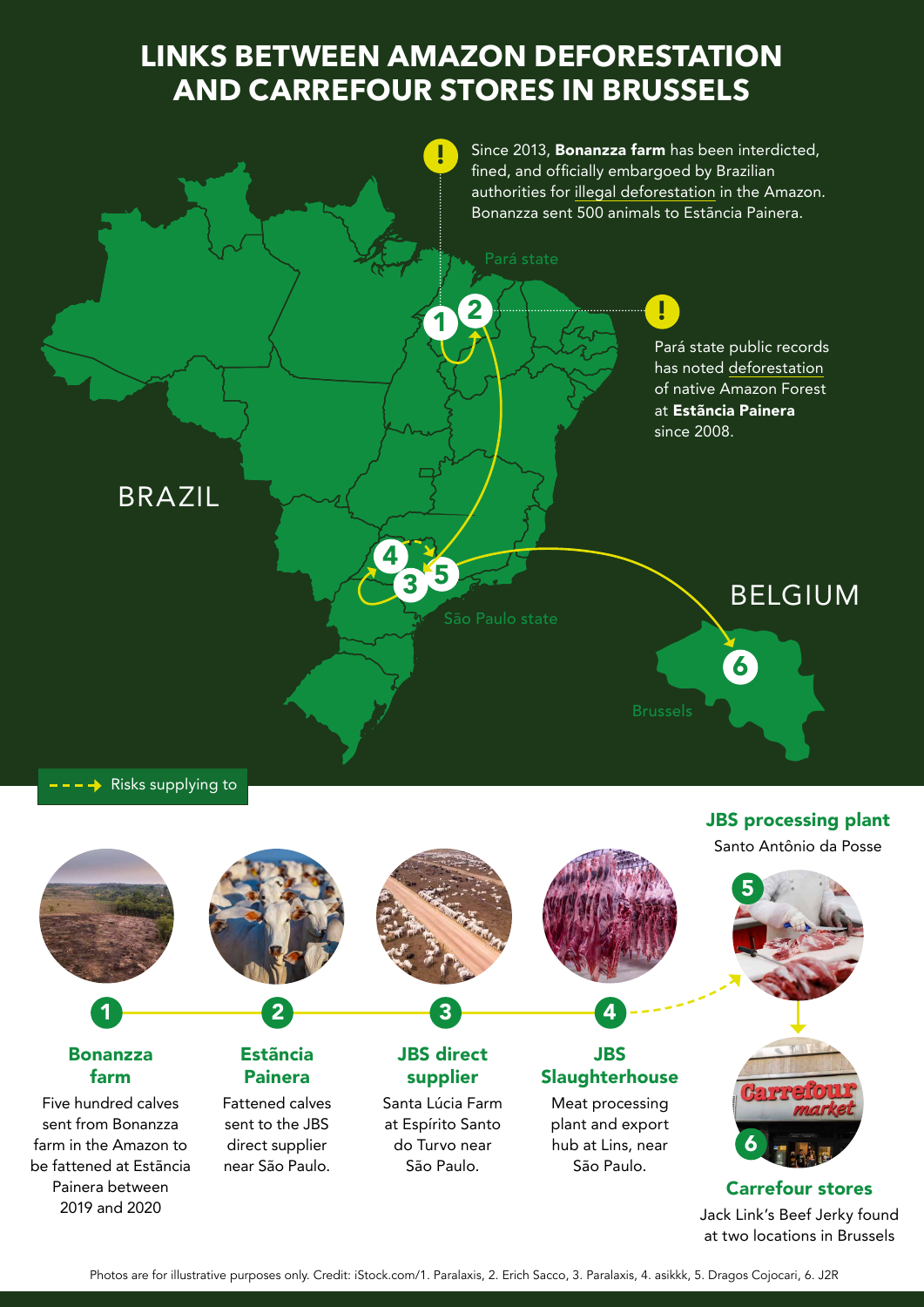Researchers from Repórter Brasil took photos of sample packets of Jack Link's Beef Jerky, processed by JBS at Santo Antônio da Posse plant in São Paulo in Brazil, and for sale on shelves at two Carrefour supermarkets in Brussels, Belgium, on 18 and 24 March 2021, and Mighty Earth also found samples available online in December 2021.

In response to a request for information from Mighty Earth in December 2021, Carrefour responded to the findings of this investigation by stating that "Carrefour will stop selling Jack Link's beef jerky in Carrefour Belgium and will increase its surveillance in all its operating countries." While this is a positive step, taking action in one country does not substitute for an overarching approach on deforestation that covers all Carrefour stores in the world.

Based on these allegations presented and JBS's history of related violations, Mighty Earth urges Carrefour to urgently suspend JBS as a supplier of beef products to all its global stores and to make full supply chain transparency, monitoring and traceability a condition of trade with suppliers for commodities with deforestation, environmental and human rights risks.

#### More specifically:

- Carrefour should suspend all direct and indirect supplier contracts with JBS in light of this investigation and multiple earlier ones, to demonstrate seriousness of penalties resulting from continued violations. Any suspension should only be reversed once JBS has agreed to adopt a meaningful zero deforestation and zero-conversion policy, as well as stringent monitoring of both direct and indirect suppliers with full traceability.
- Carrefour must ensure effective implementation by monitoring suppliers' practices and requiring suppliers to provide evidence of compliance. In practice, this means that JBS should provide full traceability of both direct and indirect suppliers.
- Carrefour should regularly and publicly report on progress toward deforestation and conversion-free beef commitments, using verified metrics and disclosing all farm suppliers to enhance supply chain traceability.
- Carrefour should set goals to shift its sales to alternative proteins such as plantbased products.

Carrefour recently urged the European Commission to develop effective EU law to ensure deforestation and conversion-free supply chains and said it should apply to all key forest-risk commodities. However, the recent draft EU regulation on deforestation-free products currently fails to include deforestation linked to processed beef products, in particular processed beef import code HS 1602 – which includes products such as beef jerky.

■ Therefore, we urge Carrefour to work with other key supermarkets to publicly call for the scope of the EU's new anti-deforestation regulation to be extended to include processed beef and cover all forms of deforestation, ecosystem conversion, and human rights abuses.